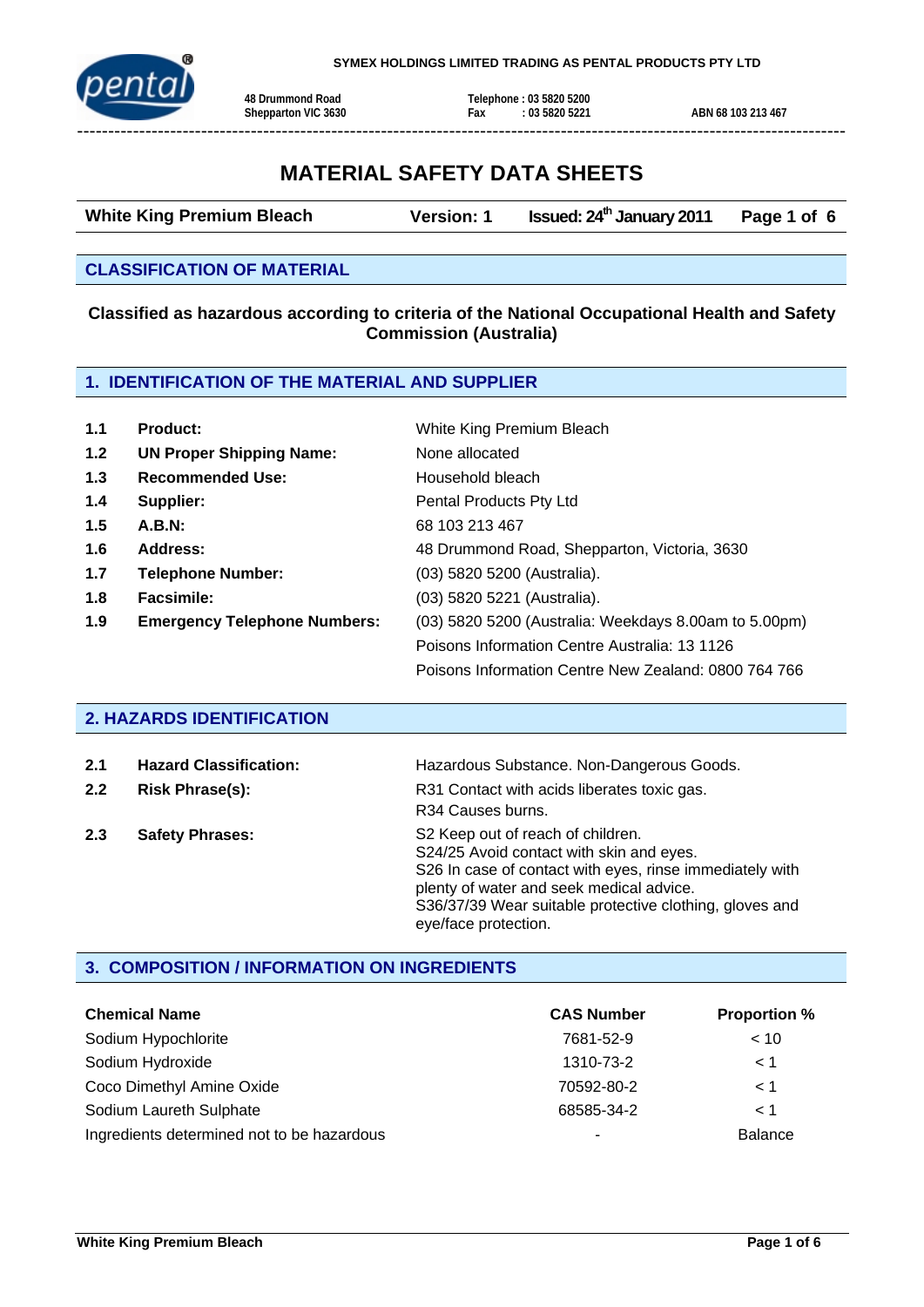White King Premium Bleach **Version: 1** Issued: 24<sup>th</sup> January 2011 Page 2 of 6

#### **4. FIRST AID MEASURES**

| <b>Description of Necessary First Aid Measures</b><br>4.1 |                                                    |                                                                                                                                                                                                                                                                                                                                                                                                                                                                               |
|-----------------------------------------------------------|----------------------------------------------------|-------------------------------------------------------------------------------------------------------------------------------------------------------------------------------------------------------------------------------------------------------------------------------------------------------------------------------------------------------------------------------------------------------------------------------------------------------------------------------|
|                                                           | Ingestion:                                         | Do not induce vomiting. Immediately remove product from the<br>mouth and wash out mouth with plenty of water. Obtain<br>immediate medical attention.                                                                                                                                                                                                                                                                                                                          |
|                                                           | Eye:                                               | Immediately hold the eyes open and wash with fresh running<br>water. Take care not to rinse contaminated water into non-<br>affected eye. Ensure complete irrigation of the eye by keeping<br>the eyelids apart and away from the eye and moving the<br>eyelids by occasionally lifting the upper and lower lids.<br>Continue flushing until advised to stop by the Poisons<br>Information Centre or a doctor, or at least 15 minutes. Obtain<br>immediate medical attention. |
|                                                           | Skin:                                              | Remove contaminated clothing and wash skin gently and<br>thoroughly with water and non-abrasive soap. Ensure<br>contaminated clothing is washed before re-use, or discard.<br>Obtain medical attention.                                                                                                                                                                                                                                                                       |
|                                                           | Inhalation:                                        | Remove from source of exposure. Ensure airways are clear<br>and have a qualified person give oxygen through a face mask<br>if breathing is difficult. Obtain immediate medical attention.                                                                                                                                                                                                                                                                                     |
| 4.2                                                       | <b>Medical Attention and Special Treatment</b>     |                                                                                                                                                                                                                                                                                                                                                                                                                                                                               |
|                                                           | <b>First Aid Facilities:</b>                       | An eye wash fountain, safety shower and a general washing<br>facility should be available immediately adjacent to the work<br>area.                                                                                                                                                                                                                                                                                                                                           |
|                                                           | <b>Comments:</b>                                   | Treat according to person's condition and specifics of<br>exposure.                                                                                                                                                                                                                                                                                                                                                                                                           |
|                                                           | <b>Advice to Doctor:</b>                           | Treat symptomatically.                                                                                                                                                                                                                                                                                                                                                                                                                                                        |
|                                                           | <b>5. FIRE FIGHTING MEASURES</b>                   |                                                                                                                                                                                                                                                                                                                                                                                                                                                                               |
| 5.1                                                       | <b>Suitable Extinguishing Media:</b>               | Use appropriate fire extinguisher for surrounding<br>environment.                                                                                                                                                                                                                                                                                                                                                                                                             |
| 5.2                                                       | <b>Hazards From Combustion</b><br><b>Products:</b> | This product is not combustible. Contact with metals may<br>evolve flammable hydrogen gas. Containers may explode                                                                                                                                                                                                                                                                                                                                                             |

fumes under fire conditions. **5.3 Special Protective Precautions and Equipment For Fire Fighters:** Determine the need to evacuate or isolate the area according to your local emergency plan. Use water spray to keep fire exposed containers cool. Self-containing breathing apparatus and protective clothing should be worn in fighting large fires involving chemicals. **5.4 • Hazchem Code:** Not applicable

when heated. This material may emit toxic and/or irritating

#### **6. ACCIDENTAL RELEASE MEASURES**

**6.1 Emergency Procedures:** Increase ventilation. Evacuate all unprotected personnel. Use full protective clothing and equipment to minimise exposure. Transfer material to a suitable labelled container for recycling or disposal. Wash contaminated surfaces well with water. If a large quantity of this material enters the environment, contact the relevant regulatory authorities. Dispose of waste according to Federal, E.P.A., State and Local regulations.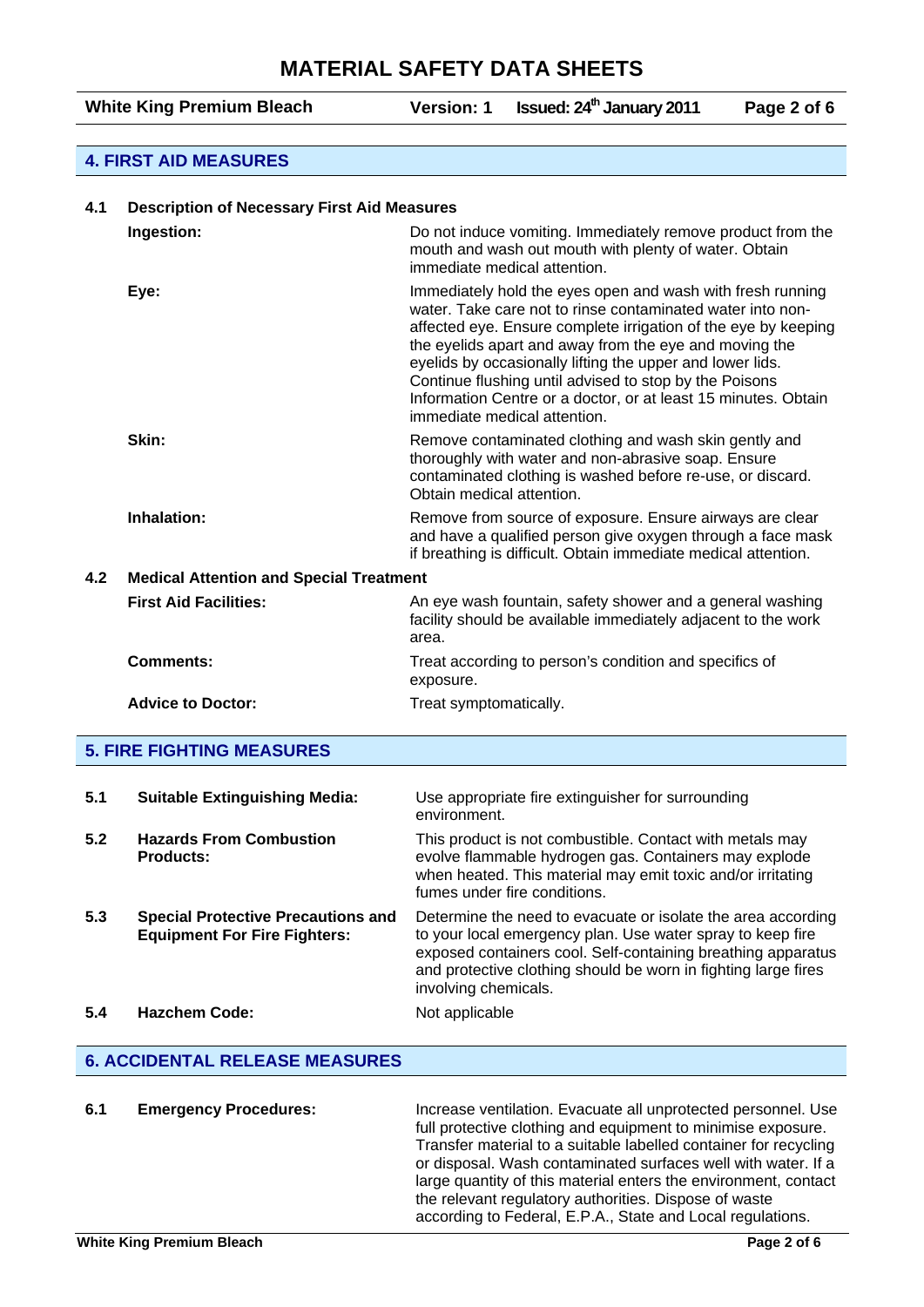| <b>White King Premium Bleach</b> |                                                                      | <b>Version: 1</b> | <b>Issued: 24<sup>th</sup> January 2011</b>                                                                                                                                                                                                                                                                                                                                                                                                                                                                                                                                                                 | Page 3 of 6 |
|----------------------------------|----------------------------------------------------------------------|-------------------|-------------------------------------------------------------------------------------------------------------------------------------------------------------------------------------------------------------------------------------------------------------------------------------------------------------------------------------------------------------------------------------------------------------------------------------------------------------------------------------------------------------------------------------------------------------------------------------------------------------|-------------|
| 6.2                              | <b>Methods and Materials for</b><br><b>Containment and Clean Up:</b> |                   | Determine whether to evacuate or isolate the area according<br>to your local emergency plan. Observe all personal protective<br>equipment recommendations described in this MSDS. Minor<br>Spills: Contain spill. Place inert absorbent material onto<br>spillage. Mop up material and place into clean, dry, suitable<br>labelled containers and close lids tightly. Laws and<br>regulations may apply to releases and disposal of this<br>material, as well as those materials and items employed in<br>the cleanup of releases. You will need to determine which<br>laws and regulations are applicable. |             |

## **7. HANDLING AND STORAGE**

| 7.1 | <b>Precautions for Safe Handling:</b> | Use in a well ventilated area. Do not store or use in confined<br>spaces. Build up of mists or vapours in the atmosphere must<br>be prevented. Avoid breathing in spray, mists or vapours.<br>Avoid eye contact. Avoid prolonged contact with the skin.<br>Any exposure without protection should be prevented. Do not<br>take internally. Exercise good industrial hygiene practice.<br>Wash after handling, especially before eating, drinking or<br>smoking. |
|-----|---------------------------------------|-----------------------------------------------------------------------------------------------------------------------------------------------------------------------------------------------------------------------------------------------------------------------------------------------------------------------------------------------------------------------------------------------------------------------------------------------------------------|
| 7.2 | <b>Conditions for Safe Storage:</b>   | Store in a cool, dry, well ventilated area, away from heat and<br>out of direct sunlight. Keep well closed when not in use and<br>securely sealed against physical damage. Inspect regularly<br>for deficiencies, such as damage or leaks.                                                                                                                                                                                                                      |

## **8. EXPOSURE CONTROLS / PERSONAL PROTECTION**

8.1 National Exposure Standards: No value is assigned for this specific material by the National Occupational Health and Safety Commission (Australia). However, the available exposure limits for the ingredient Sodium Hydroxide as listed in the "Exposure Standards for Atmospheric Contaminants in the Occupational Environment [NOHSC: 1003 (1995)]" published by the National Occupational Health and Safety Commission (Australia) are as follows:

|     | Ingredients                             | <b>Exposure Limits</b>                                                                                                                                                                                                                                                                                                                                                                                                                                                                                                        |  |
|-----|-----------------------------------------|-------------------------------------------------------------------------------------------------------------------------------------------------------------------------------------------------------------------------------------------------------------------------------------------------------------------------------------------------------------------------------------------------------------------------------------------------------------------------------------------------------------------------------|--|
|     | Sodium Hydroxide<br>(CAS No. 1310-73-2) | Time Weighed Average (TWA): 2 mg/m <sup>3</sup> (Peak limitation)<br>and - ppm.<br>Short Term Exposure Limit (STEL): - mg/m <sup>3</sup> and - ppm.                                                                                                                                                                                                                                                                                                                                                                           |  |
| 8.2 | <b>Biological Limit Values:</b>         | No biological limit allocated.                                                                                                                                                                                                                                                                                                                                                                                                                                                                                                |  |
| 8.3 | <b>Engineering Controls:</b>            | Ensure adequate ventilation. If mists or vapours are<br>produced local exhaust ventilation should be used.                                                                                                                                                                                                                                                                                                                                                                                                                    |  |
| 8.4 | <b>Personal Protective Equipment:</b>   |                                                                                                                                                                                                                                                                                                                                                                                                                                                                                                                               |  |
|     | <b>Respiratory</b>                      | Domestic quantities require no special equipment with<br>normal careful use. When handling bulk quantities. Avoid<br>breathing mists or vapours. Where ventilation is inadequate<br>and mists or vapours are generated, respiratory protective<br>equipment should be used suitable for protecting against<br>airborne contaminants. Reference should be made to<br>Australian Standards: AS/NZS 1715 Selection, use and<br>maintenance of respiratory protective devices; and AS/NZS<br>1716 Respiratory protective devices. |  |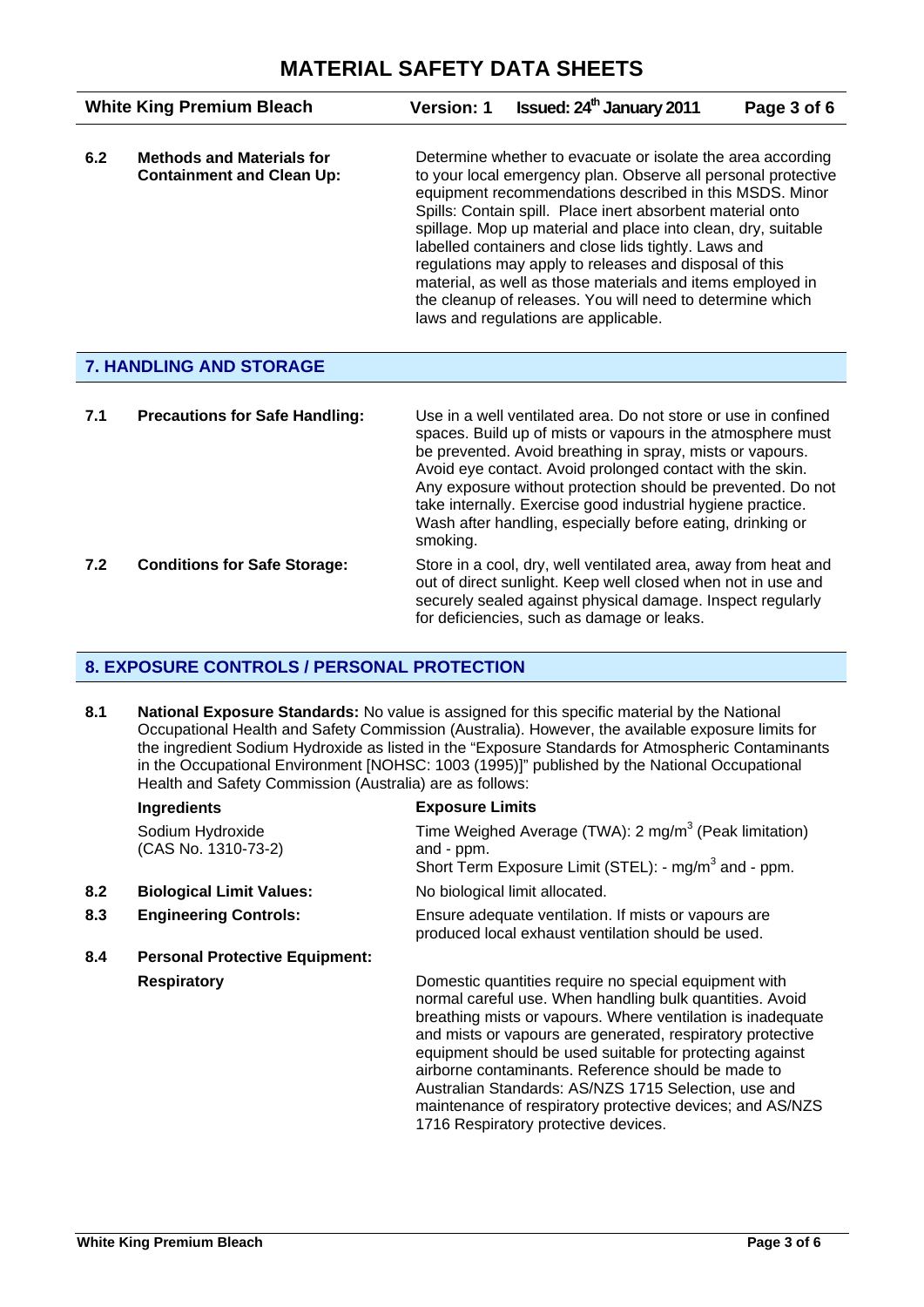| <b>White King Premium Bleach</b> | <b>Version: 1</b> | <b>Issued: 24<sup>th</sup> January 2011</b>                                                                                                                                                                                              | Page 4 of 6 |
|----------------------------------|-------------------|------------------------------------------------------------------------------------------------------------------------------------------------------------------------------------------------------------------------------------------|-------------|
| Eye                              |                   | Wear safety glasses or goggles or face shield if handling<br>large quantities. Do not wear contact lenses. Ensure<br>eyewash is available. Eye protection should conform with<br>AS/NZS 1337 Eye protectors for industrial applications. |             |
| <b>Skin</b>                      | maintenance.      | Wear gloves of impervious material. Refer to AS/NZS 2161.1<br>Occupational protective gloves - Selection use and                                                                                                                         |             |
|                                  |                   | Wear appropriate clothing, including a chemical resistant<br>apron, where clothing is likely to be contaminated.                                                                                                                         |             |

## **9. PHYSICAL AND CHEMICAL PROPERTIES**

| 9.1 | <b>Physical Description / Properties</b> |                                   |
|-----|------------------------------------------|-----------------------------------|
|     | Appearance:                              | Clear yellow liquid.              |
|     | Odour:                                   | Not available                     |
|     | pH:                                      | >11.5                             |
|     | <b>Viscosity</b>                         | Very slightly thicker than water. |
|     | Vapor Pressure:                          | Not available                     |
|     | <b>Vapor Density:</b>                    | Not available                     |
|     | <b>Boiling Point (°C):</b>               | Not available                     |
|     | Freezing Point (°C):                     | Not available                     |
|     | Melting Point (°C):                      | Not available                     |
|     | <b>Solubility In Water:</b>              | Soluble                           |
|     | Specific Gravity (@ 25°C):               | 1.06                              |
|     | Flash Point (°C):                        | $>100^{\circ}$ C                  |
|     | <b>Flammability</b>                      | Not combustible                   |
|     | Lower Explosive Limit (%):               | Not available                     |
|     | <b>Upper Explosive Limit (%):</b>        | Not available                     |
|     | <b>Autoignition Temp (°C):</b>           | Not available                     |
|     | Decomposition Temp (°C):                 | Not available                     |

## **10. STABILITY AND REACTIVITY**

| 10.1 | <b>Chemical Stability:</b>                         | The product is stable under normal ambient conditions of<br>temperature and pressure.                  |
|------|----------------------------------------------------|--------------------------------------------------------------------------------------------------------|
| 10.2 | <b>Conditions To Avoid:</b>                        | Sparks, flames and other ignition sources. Direct sunlight and<br>heat.                                |
| 10.3 | <b>Incompatible Materials:</b>                     | Acids.                                                                                                 |
| 10.4 | <b>Hazardous Decomposition</b><br><b>Products:</b> | Thermal decomposition may result in the release of toxic<br>and/or irritating fumes.                   |
| 10.5 | <b>Hazardous Reactions:</b>                        | The product will react with acids to produce chlorine gas.<br>Hazardous polymerisation will not occur. |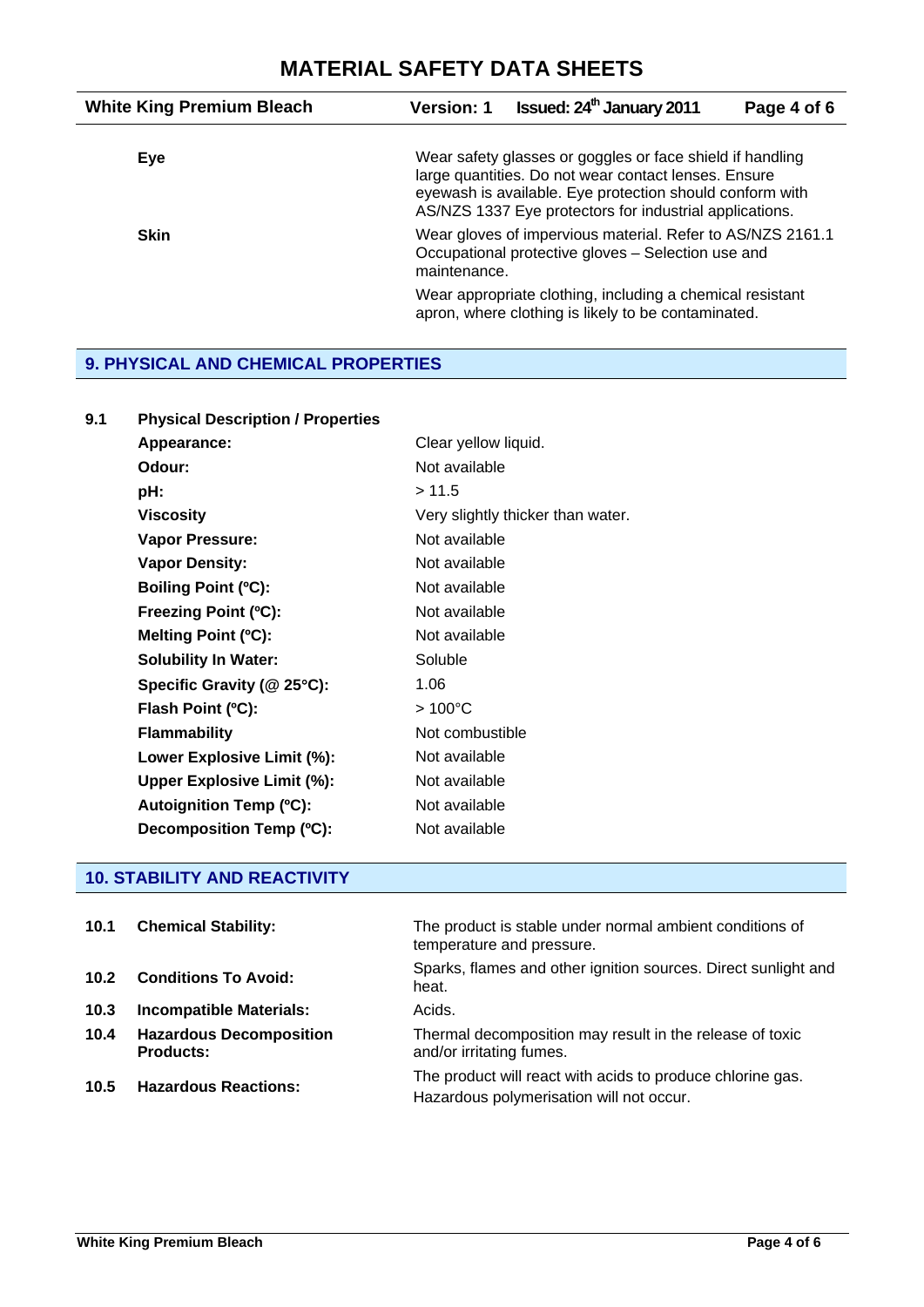# **MATERIAL SAFETY DATA SHEETS**

| <b>White King Premium Bleach</b> |                                                      | <b>Version: 1</b>                                                                                                                                                                                     | <b>Issued: 24<sup>th</sup> January 2011</b> |              | Page 5 of 6 |
|----------------------------------|------------------------------------------------------|-------------------------------------------------------------------------------------------------------------------------------------------------------------------------------------------------------|---------------------------------------------|--------------|-------------|
|                                  |                                                      |                                                                                                                                                                                                       |                                             |              |             |
|                                  | <b>11. TOXICOLOGICAL INFORMATION</b>                 |                                                                                                                                                                                                       |                                             |              |             |
|                                  |                                                      |                                                                                                                                                                                                       |                                             |              |             |
| 11.1                             | <b>Likely Route of Exposure:</b>                     | [X] Inhalation                                                                                                                                                                                        | [X] Skin contact                            | [] Ingestion |             |
| 11.2                             | <b>Health Effects From Likely Route of Exposure:</b> |                                                                                                                                                                                                       |                                             |              |             |
|                                  | Acute                                                |                                                                                                                                                                                                       |                                             |              |             |
|                                  | Ingestion:                                           | Ingestion of this product may cause nausea, vomiting, abdominal pain<br>and chemical burns to the mouth, throat and stomach.                                                                          |                                             |              |             |
|                                  | Eye:                                                 | Eye contact will cause stinging, blurring, lachrymation, severe pain and<br>possible permanent corneal damage, if not treated immediately.                                                            |                                             |              |             |
|                                  | Skin:                                                | Skin contact will cause redness, itching, irritation, severe pain and<br>chemical burns with resultant tissue destruction.                                                                            |                                             |              |             |
|                                  | Inhalation:                                          | Inhalation of mists or vapours will result in respiratory irritation and<br>possible harmful corrosive effects including lesions of the nasal<br>septum, pulmonary oedema, pneumonitis and emphysema. |                                             |              |             |
|                                  | <b>Chronic</b>                                       |                                                                                                                                                                                                       |                                             |              |             |
|                                  | Ingestion:                                           | Not available.                                                                                                                                                                                        |                                             |              |             |
|                                  | Skin:                                                | Not available.                                                                                                                                                                                        |                                             |              |             |
|                                  | Inhalation:                                          | Not available.                                                                                                                                                                                        |                                             |              |             |
| 11.3                             | <b>Other Information:</b>                            | No known applicable information.                                                                                                                                                                      |                                             |              |             |

#### **12. ECOLOGICAL INFORMATION**

| 12.1<br>12.2 | <b>Ecotoxicity:</b><br><b>Bioaccumulation:</b><br><b>Environmental Fate and</b><br>Distribution: | No data available.<br>No information available.<br>No information available. |
|--------------|--------------------------------------------------------------------------------------------------|------------------------------------------------------------------------------|
| 12.3         | <b>Fate and Effects in Waste Water</b><br><b>Treatment Plants:</b>                               | No information available.                                                    |
|              | <b>13. DISPOSAL CONSIDERATIONS</b>                                                               |                                                                              |
|              |                                                                                                  |                                                                              |

| 13.1 | <b>Disposal Method:</b>                                     | Reclaim or dispose of in accordance with local, state and<br>federal regulations.     |
|------|-------------------------------------------------------------|---------------------------------------------------------------------------------------|
| 13.2 | <b>Special Precautions for Landfill or</b><br>Incineration: | Performed in accordance with the Hazardous Substances<br>(Disposal) Regulations 2001. |

### **14. TRANSPORTATION INFORMATION**

| 14.1 | <b>UN Number:</b>                               | Not applicable |
|------|-------------------------------------------------|----------------|
| 14.2 | <b>UN Proper Shipping Name:</b>                 | Not applicable |
| 14.3 | <b>Dangerous Goods Class:</b><br>Not applicable |                |
|      | <b>Packing Group:</b>                           | Not applicable |
| 14.4 | <b>Special Precautions for User:</b>            | Not applicable |
| 14.5 | <b>HAZCHEM Code:</b><br>Not applicable          |                |
|      | <b>Additional Shipping Information:</b>         | Not applicable |